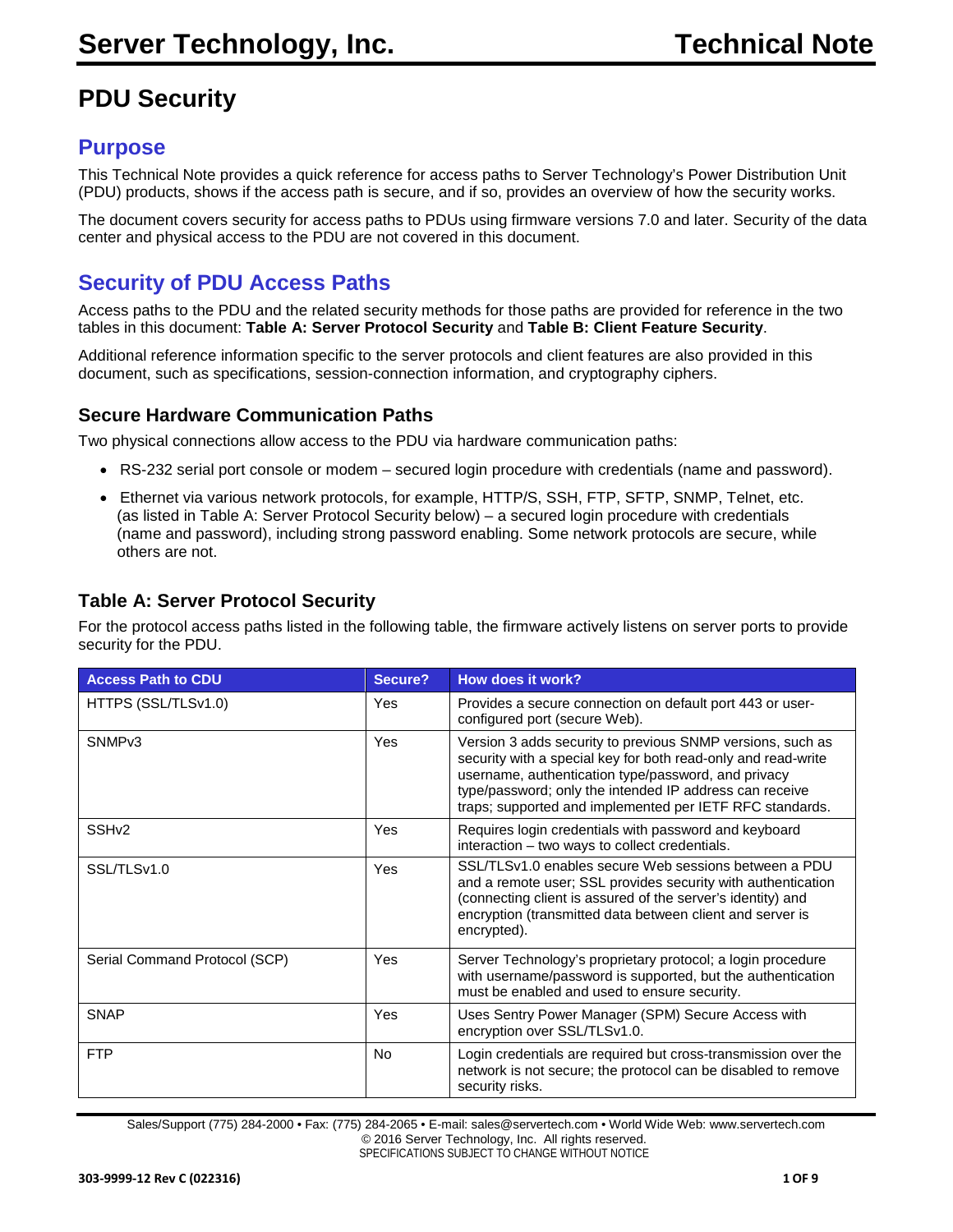| <b>Access Path to CDU</b>                  | Secure?   | How does it work?                                                                                                                                                                                     |
|--------------------------------------------|-----------|-------------------------------------------------------------------------------------------------------------------------------------------------------------------------------------------------------|
|                                            |           |                                                                                                                                                                                                       |
| <b>SFTP</b>                                | Yes       | Secure File Transport Protocol. Login credentials are required<br>and cross-transmission over the network is secure over an<br>encrypted SSH transport.                                               |
| Telnet                                     | No.       | Login credentials are required but cross-transmission over the<br>network is not secure; the protocol can be disabled to remove<br>security risks.                                                    |
| <b>HTTP</b>                                | No.       | Password is encoded but username is not.                                                                                                                                                              |
| SNMP <sub>v1</sub> / <sub>v2c</sub>        | <b>No</b> | SNMPv1 has well-known limited security; SNMPv1/v2c<br>community strings are sent in clear text over the network;<br>SNMPv2c offers protocol enhancements but no security<br>enhancements over SNMPv1. |
| Serial Port – Command Line Interface (CLI) | No.       | Requires physical access to the PDU.                                                                                                                                                                  |

## **Table B: Client Feature Security**

For the client access paths listed in the following table, the Sentry firmware gathers user credentials and transmits them to the server to provide validation and security for the PDU over the network.

| <b>Access Path to CDU</b> | Secure? | How does it work?                                                                                                                                                                                                                                                                            |  |
|---------------------------|---------|----------------------------------------------------------------------------------------------------------------------------------------------------------------------------------------------------------------------------------------------------------------------------------------------|--|
| Cisco EnergyWise Network™ | Yes     | Uses a shared secret with encryption over SSL.                                                                                                                                                                                                                                               |  |
| Email                     | Yes     | SMTP authentication is supported; if enabled, authenticates with the server but<br>does not encrypt the content.                                                                                                                                                                             |  |
| <b>LDAPS</b>              | Yes     | Built-in security procedures to use LDAP over TLSv1.0/SSL to encrypt the<br>connection between the client and the LDAP server for all LDAP<br>communication, as supported by IETF RFC standards.                                                                                             |  |
| LDAP <sub>v3</sub>        | Yes     | Allows for centralized username/password management on a networked<br>directory server instead of locally on each PDU. Provides three security<br>methods:                                                                                                                                   |  |
|                           |         | • Digest-MD5: The SASL authentication mechanism is required for LDAPv3<br>and is based on a secret known both by the client and the server, allowing<br>for challenge-response.                                                                                                              |  |
|                           |         | SSL/TLSv1.0: The encryption and authentication method uses TLSv1.0,<br>$\bullet$<br>requiring proof of server identity and protection of data in transit.<br>Same as LDAP over SSL (LDAPS).                                                                                                  |  |
|                           |         | Simple Bind Request: Allows the client to authenticate to the server.<br>$\bullet$                                                                                                                                                                                                           |  |
| <b>RADIUS</b>             | Yes     | Uses a shared secret to authenticate communication between the RADIUS<br>server and the client; encryption is supported and implemented per IETF RFC<br>standards; extended security with proprietary vendor-specific attributes (VSA)<br>provided by Server Technology.                     |  |
| Syslog                    | Yes     | Provides an audit trail; PDUs also support logging of actions and audit trails<br>(buffer stores about 4K of most recent log entries in round-robin fashion); Local<br>log can be sent to Syslog servers; Although audit trails are local, they are<br>permanently stored by Syslog servers. |  |
| TACACS+                   | Yes     | Enables authentication with a central TACACS+ server, per IETF RFC<br>standards; encryption key encodes all data packets between the PDU and the<br>TACACS+ server.                                                                                                                          |  |

Sales/Support (775) 284-2000 • Fax: (775) 284-2065 • E-mail: sales@servertech.com • World Wide Web: www.servertech.com © 2016 Server Technology, Inc. All rights reserved. SPECIFICATIONS SUBJECT TO CHANGE WITHOUT NOTICE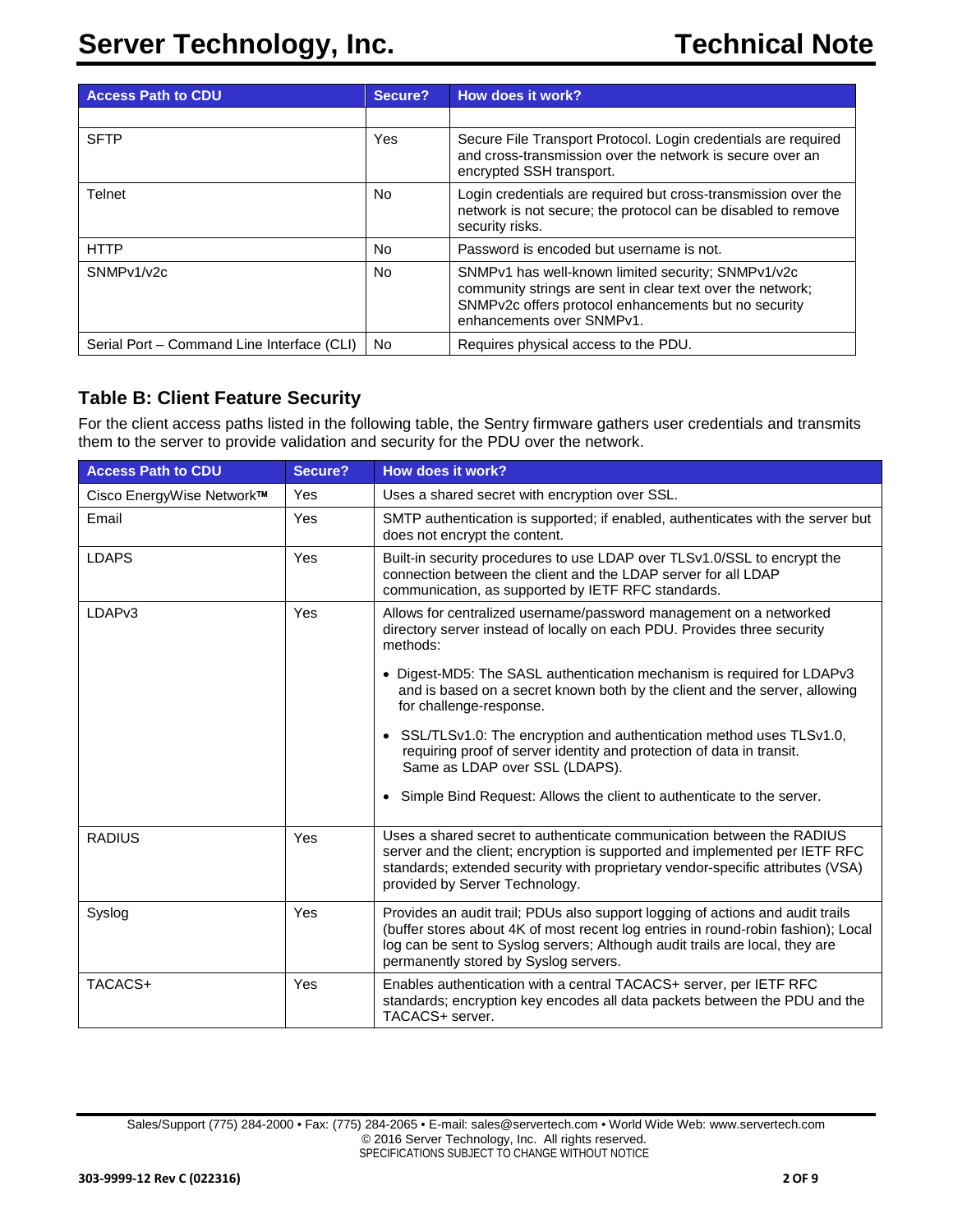### **Reset and Remote Shutdown Security**

The firmware offers two additional security points:

- A configuration reset feature allows pressing a button on the PDU to reset administrator-edited configuration settings back to factory defaults, including user accounts. This pushbutton reset feature can be disabled, which may be desired in environments where the PDU is not physically secure.
- For the Remote Shutdown feature on Switched PDU products, security is provided by an encrypted key that cannot be edited.

# **Secure Server Protocols**

### **HTTPS**

*Specifications:*

- Secure HTTP over-SSL Web Interface Protocol
- Secure Sockets Layer (SSL)
- Transport Layer Security (TLS), version 1.0 (RFC 2246)
- SSL/TLSv1.0-enabled HTTPS Server (RFC 2818)
- Self-Signed X.509 Certificate, version 3 (RFC 2459)
- Asymmetric Cryptography: 1024-bit RSA Key Exchange

#### *Sessions and Connections:*

With HTTPS (SSL/TLSv1.0), the maximum number of simultaneous user sessions is four. SSL is enabled by default, but can be disabled if desired.

By default SSL connections are optional, meaning both insecure HTTP (http://) and secure HTTPS (https://) connections can be established.

SSL connections can be configured to be required, such that only secure HTTPS connections can be established (not the HTTP connections).

#### *Symmetric Cryptography Ciphers:*

- TLS\_RSA\_WITH\_AES\_128\_CBC\_SHA (128-bit)
- TLS\_RSA\_WITH\_3DES\_EDE\_CBC\_SHA (168-bit)
- TLS RSA WITH AES 256 CBC SHA (256-bit)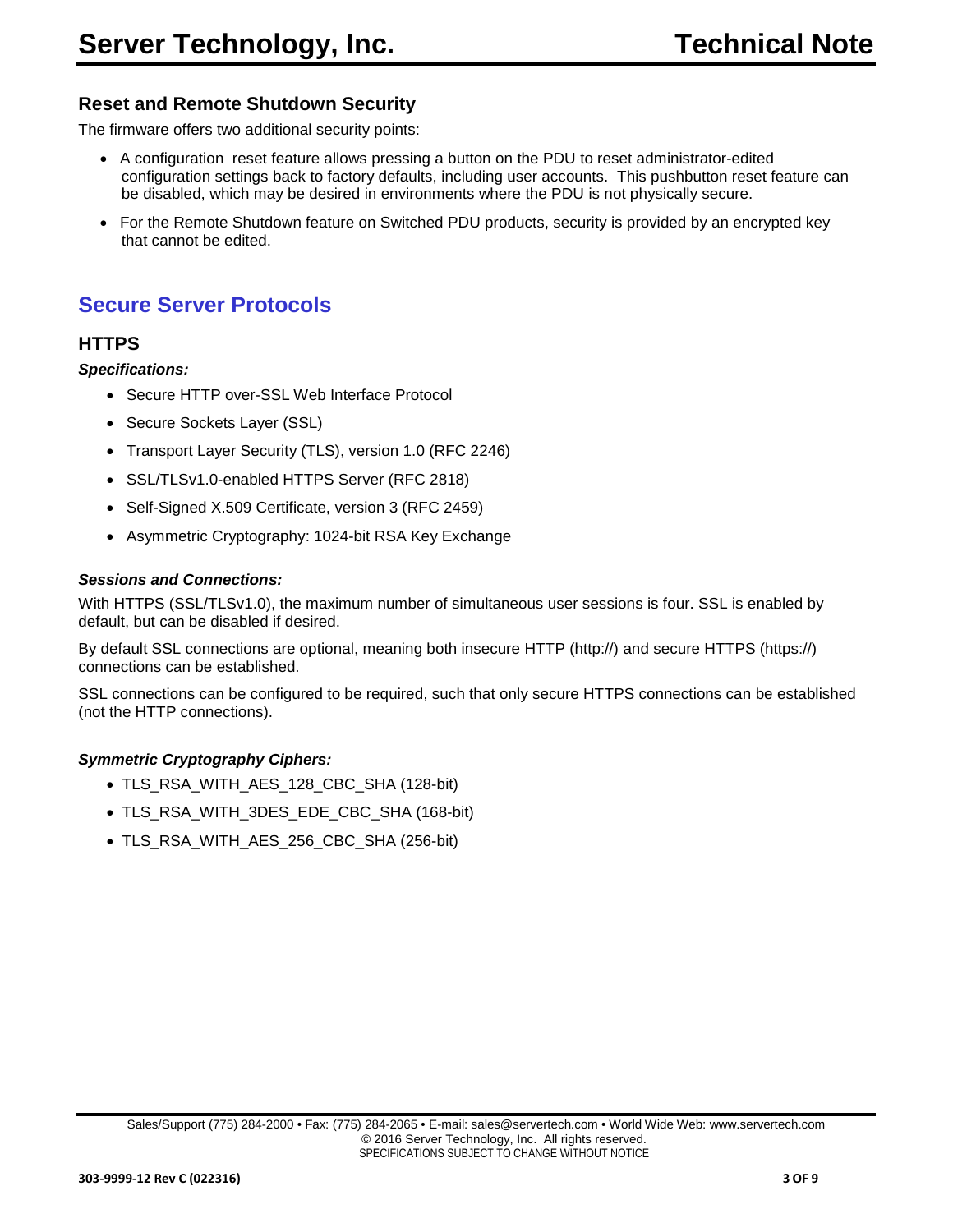# **SNMPv1/v2c**

#### *Specifications:*

SNMP allows network management systems to use SNMP requests to retrieve information and control power for individual outlets. The PDU products include an SNMP v2c agent supporting standard MIB 1 and MIB 2 objects. A private enterprise MIB extension (Sentry3 MIB) is also supported to provide remote power control, monitoring, and limited configuration.

The PDU products support SNMP source IP Restriction for SNMP manager Get and Set requests to only be allowed from the IP addresses of the defined trap destinations.

A blank read/write community string is allowed to make all SNMP actions read-only.

SNMP supports one session; however, SNMP can accept an indefinite number of SNMP requests in the queue FIFO-style, and traps can be sent to two trap destinations.

#### **Notes for SNMPv1/v2c/v3:**

- •SNMPv1/v2c: no security; community strings are sent in clear text over the network. SNMPv2c offers protocol enhancements but no security enhancements over SNMPv1.
- •SNMPv1/v2c and SNMPv3 can be enabled or disabled independently; this means having SNMPv1/v2c and/or SNMPv3, or none.

### **SNMPv3**

#### *Per-User Authentication and Encryption:*

SNMP version 3 supports authentication and encryption on a per-user basis. Authentication types are None and MD5. Encryption types are None and DES.

If authentication is used, encryption must be used. Encryption with SNMPv3 is supported and implemented per IETF RFC standards.

Two SNMPv3 users are supported: one user with read-write (RW) access, and one user with read-only (RO) access. Both users have the same configuration parameters, and each user can be configured independently.

#### **Notes for SNMPv1/v2c:**

- •SNMPv1/v2c: no security; community strings are sent in clear text over the network. SNMPv2c offers protocol enhancements but no security enhancements over SNMPv1.
- •SNMPv1/v2c can be enabled or disabled independently; this means having SNMPv1 and or SNMPv2, or none.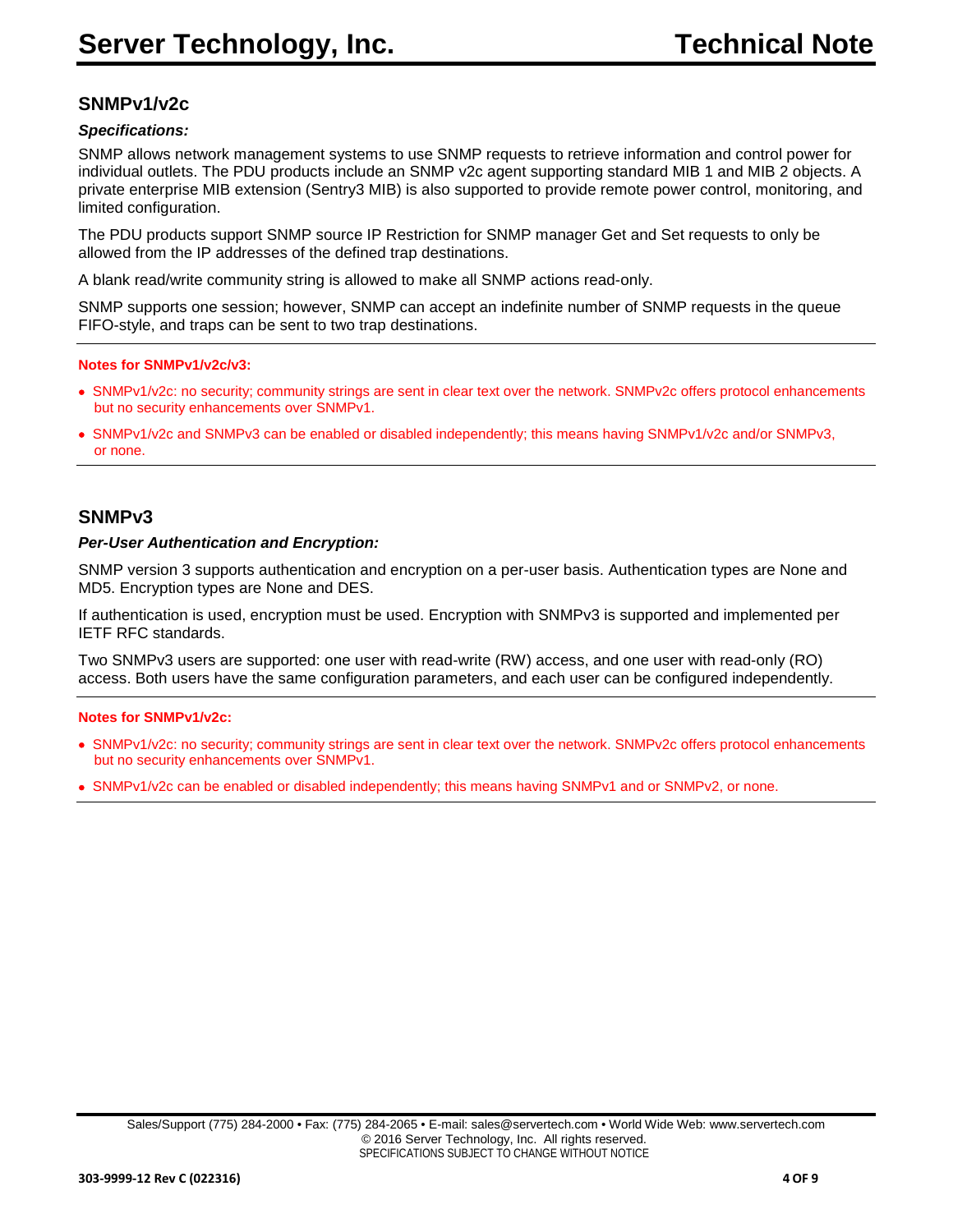# **SSHv2**

Supported with terminal emulation and SSHv2 server standard.

### *Authentication:*

Username/Password: Entry is by the 'Password' or 'Keyboard-interactive' SSH methods.

### *Asymmetric Cryptography Ciphers:*

Diffie-Hellman DSA/DSS 512-1024 (random) bits per NIST specification.

### *Message Integrity:*

• HMAC-SHA1-160 • HMAC-MD5-128

### *Symmetric Cryptography Ciphers:*

| $\bullet$ AES256-CBC      | $\bullet$ RIJNDAEL192-CBC | $\bullet$ 3DES-192-CBC |
|---------------------------|---------------------------|------------------------|
| $\bullet$ RIJNDAEL256-CBC | $\bullet$ AES128-CBC      |                        |
| $\bullet$ AES192-CBC      | • RIJNDAEL128-CBC         |                        |

#### *Sessions:*

Up to four simultaneous SSH user sessions are supported. These four sessions are also used by Telnet connections.

#### *Port Numbers:*

The SSH port number defaults to 22 (the IANA assigned number) but may be changed if desired.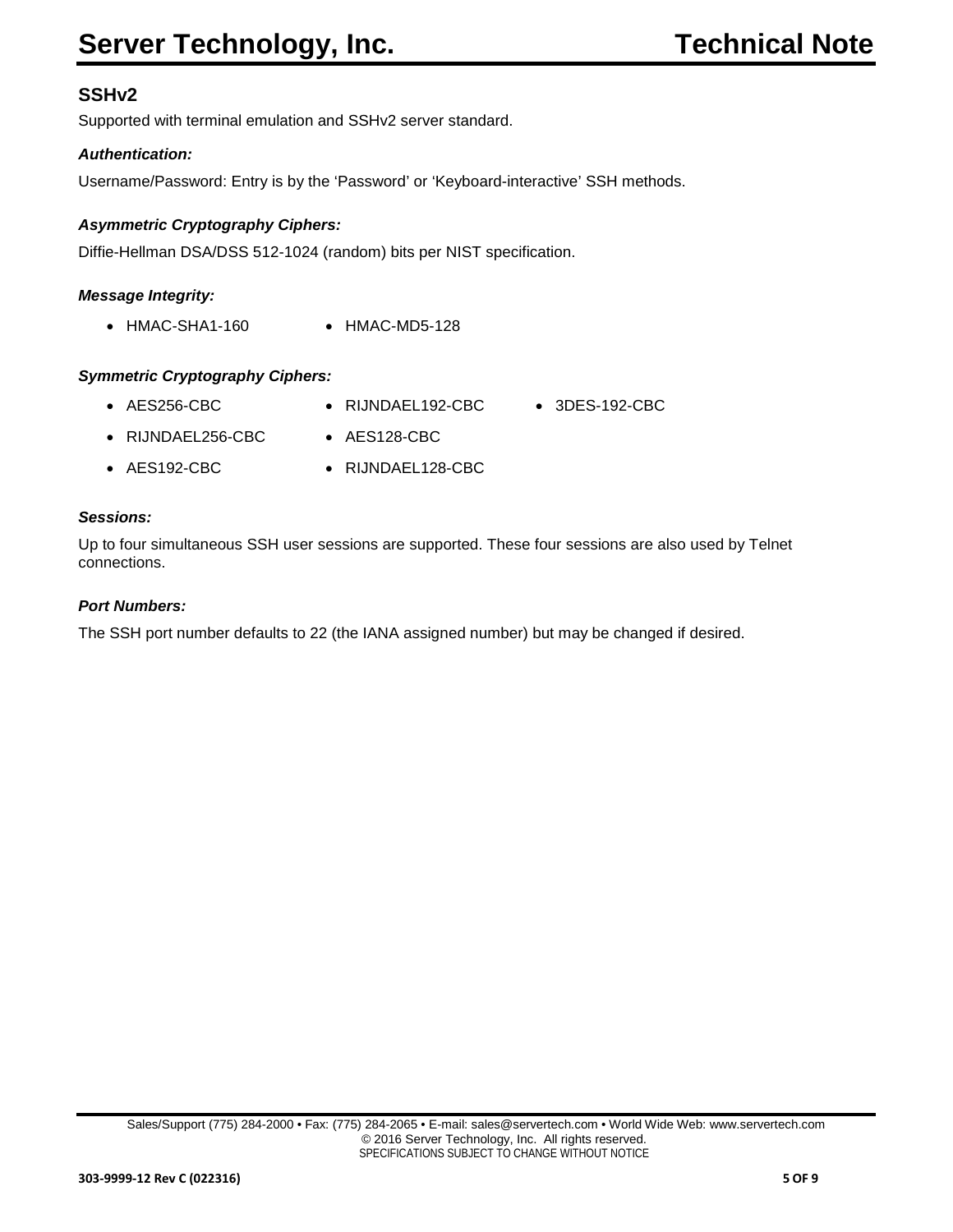# **SSL/TLSv1.0**

### *Specifications:*

- Transport Layer Security (TLS) version 1.0 (RFC 2246)
- SSL/TLSv1.0-enabled HTTPS server (RFC 2818)
- Self-Signed X.509 Certificate version 3 (RFC 2459)

### *Asymmetric Cryptography Ciphers:*

• 1024-bit RSA Key Exchange

### *Symmetric Cryptography Ciphers:*

- TLS\_RSA\_WITH\_3DES\_EDE\_CBC\_SHA (168-bit)
- TLS\_RSA\_WITH\_AES\_128\_CBC\_SHA (128-bit)
- TLS\_RSA\_WITH\_AES\_256\_CBC\_SHA (256-bit)

# **Secure Client Features**

### **Cisco EnergyWise NetworkTM**

This network feature uses a shared secret with encryption over SSL.

### **Email**

The Email client in the PDU supports transmission of log entries and alerts. SMTP authentication is supported, if enabled.

## **LDAPS**

#### *Specifications:*

- Secure Sockets Layer (SSL)
- Transport Layer Security (TLS), version 1 (RFC 2246)
- X.509 version 3 (RFC 2459) server certificates with RSA key sizes up to 4,096 bits

#### *Server-Client Certificates:*

Server certificates are accepted and used dynamically. A NULL client certificate is sent to the server if a client certificate is requested.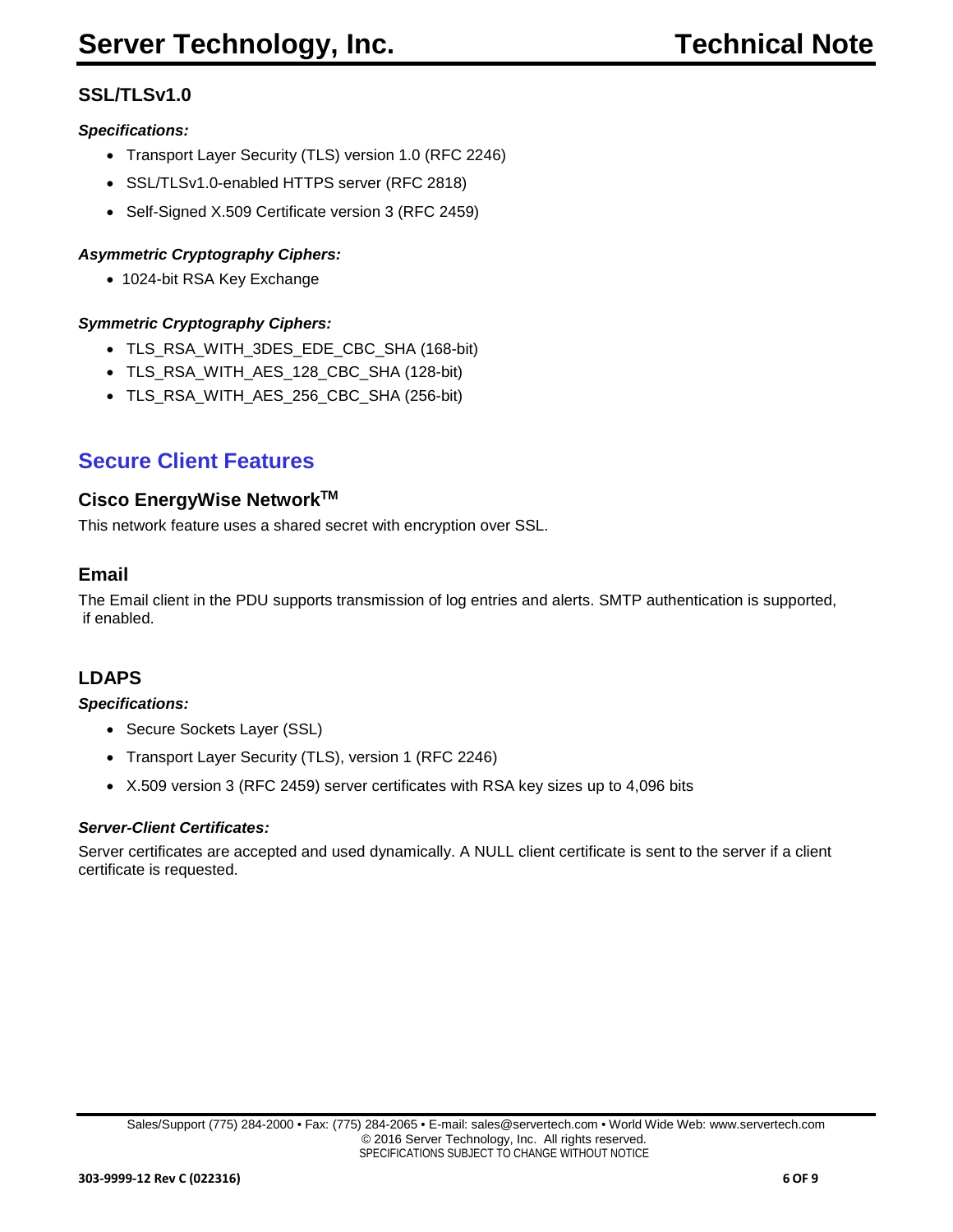# **LDAPv3**

Allows for centralized username/password management on a networked directory server instead of locally on each PDU. Provides three security methods:

- Digest-MD5: The SASL authentication mechanism is required for LDAPv3 and is based on a secret known both by the client and the server, allowing for challenge-response.
- SSL/TLSv1.0: The encryption and authentication method uses TLSv1.0, requiring proof of server identity and protecting of data in transit. Same as LDAP over SSL (LDAPS).
- Simple Bind Request: is sent in clear text over the network.

# **RADIUS**

### *Centralized Network Protocol:*

The RADIUS protocol is supported to provide a high-performance, centralized network protocol that enables remote authentication and authorization, such as usernames and passwords.

#### *Extended Authentication Process:*

In addition to the protocol-required attributes, the RADIUS authentication process can be extended by using private vendor-specific attributes (VSA). This extension allows Server Technology to create its own proprietary attributes to support features and services using the PDU in the RADIUS authentication process.

#### *Vendor-Specific Attributes (VSA):*

Server Technology has defined and formatted the Vendor-Specific Attributes (VSA) for RADIUS in the **dictionary.sti** file, which is available from Server Technology.

The PDU is configured to recognize and use the configuration values in the **dictionary.sti** file, as specified by the network administrator. The values indicate to the RADIUS server that the defined attributes are based on the unique enterprise vendor code of Server Technology, supporting several VSAs.

## **SNAP**

Uses Sentry Power Manager (SPM) Secure Access with encryption over SSL/TLSv1.0.

# **Syslog**

Provides an audit trail; PDUs also support logging of actions and audit trails (buffer stores about 4K of most recent log entries in round-robin fashion); Local log can be sent to Syslog servers; Although audit trails are local, they are permanently stored by Syslog servers.

# **TACACS+**

The TACACS+ protocol enables authentication and authorization with a central TACACS+ server.

#### *User Accounts:*

User accounts do not need to be individually created locally on each PDU. Administrators can pre-define and configure (in each PDU and in the TACACS+ server) a set of necessary TACACS+ privilege levels and user access rights for each level. There are 16 privilege levels (0-15).

User access rights can then be granted or denied by making the user a member of one or more pre-defined TACACS+ privilege levels. User account rights can be added, deleted, or changed within TACACS+ without any changes needed on individual PDU products.

Sales/Support (775) 284-2000 • Fax: (775) 284-2065 • E-mail: sales@servertech.com • World Wide Web: www.servertech.com © 2016 Server Technology, Inc. All rights reserved. SPECIFICATIONS SUBJECT TO CHANGE WITHOUT NOTICE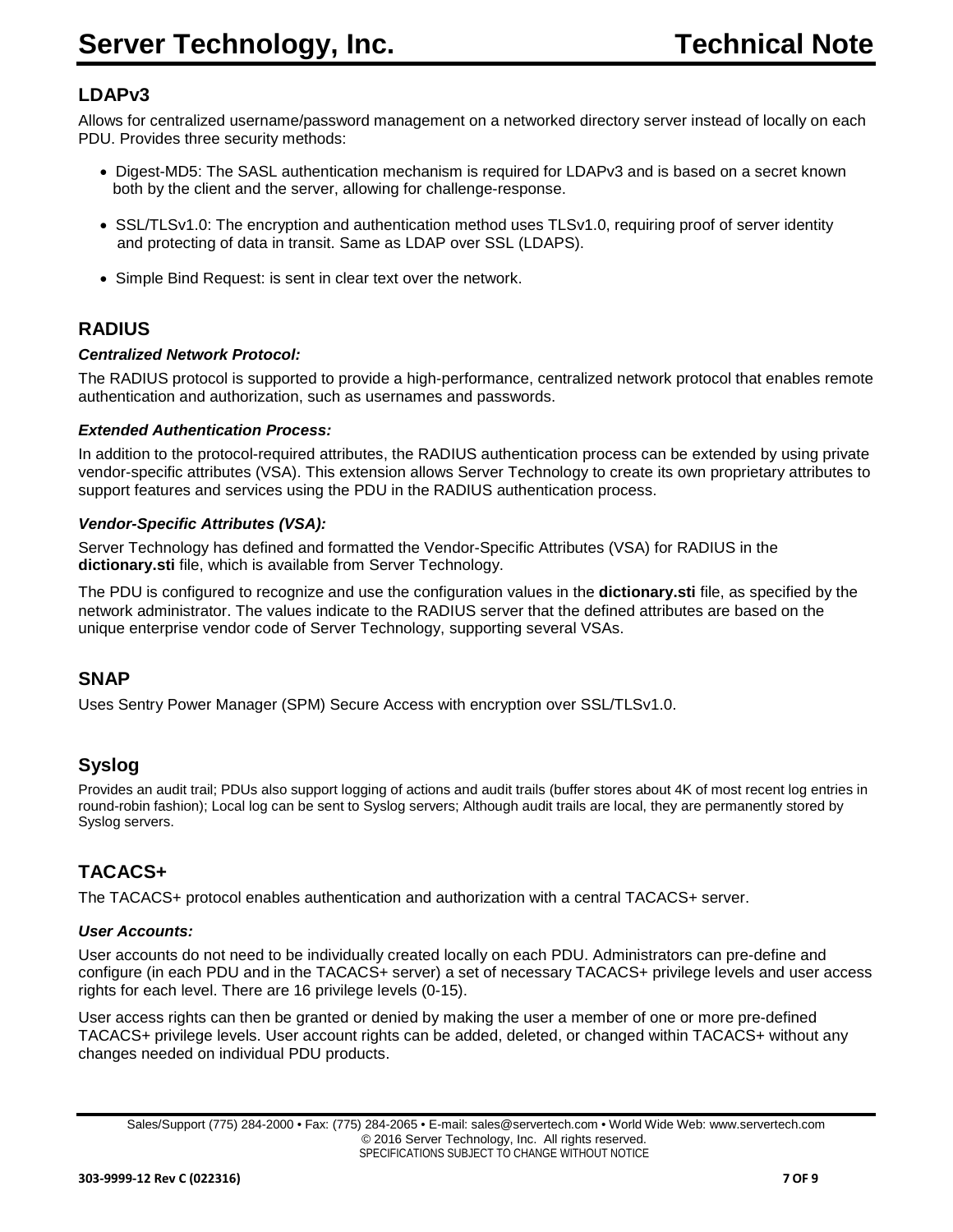## **Usernames and Passwords**

#### *Default Administrative User Account: admn*

Server Technology PDUs have one pre-defined administrative user account: username is **admn**; password is **admn**.

#### **Notes:**

- There is no "i" in the **admn** username or password.
- For security, Server Technology recommends creating a new user account, granting administrative rights to the new user account, and then removing the default **admn** account.

Only an administrative-level user can perform operations such as creating/removing user accounts and command rights, changing passwords, and displaying user information. An administrator can also view the status of all sensors and power inputs.

Administrative account usernames and passwords can be changed by an administrator. Multiple administrative users are supported.

#### *Username Restrictions:*

Usernames must be 1-16 characters in length, spaces are **not** allowed; usernames are **not** case-sensitive.

#### *Password Restrictions:*

Passwords must be 1-16 characters in length, spaces are allowed; passwords are case-sensitive.

#### *PDU Access with User Accounts:*

The maximum number of locally-stored and defined user accounts supported in the PDU is 112. These accounts are either local user accounts or local LDAP user groups.

# **User Access Levels**

In addition to security over the access paths to the PDU with user authentication, Sentry firmware provides user access levels to PDU features for further restriction over outlets, outlet groups, ports, LDAP, RADIUS, and more.

| <b>User Access Level</b> | <b>Description</b>                                                                                                                                                                           |
|--------------------------|----------------------------------------------------------------------------------------------------------------------------------------------------------------------------------------------|
| Admin (administrator)    | Full-access for all configuration, control (On, Off, Reboot), status, and serial/pass-thru ports.                                                                                            |
| Power User               | Full-access for all control (On, Off, Reboot), status, and serial/pass-thru ports.                                                                                                           |
| User                     | Partial-access for control (On, Off, Reboot); status; and pass-thru of assigned outlets, groups, and<br>serial/Pass-thru ports. Has admin-defined access list for outlets and outlet groups. |
| Reboot-Only              | Partial-access for control (Reboot); status, and pass-thru of assigned outlets, groups, and<br>serial/pass-thru ports. Has admin-defined access list for outlets and outlet groups.          |
| On-Only                  | Partial-access for control (On); status; and pass-thru of assigned outlets, groups, and serial/pass-<br>thru ports. Has admin-defined access list for outlets and outlet groups.             |
| View-Only                | Partial-access for status and pass-thru of assigned outlets, groups, and serial/pass-thru ports. Has<br>admin-defined access list for outlets and outlet groups.                             |

The administrator can assign one of the following system access levels to a user account:

**Note:** For security, Server Technology recommends that the administrator creates a new user account first, assigns administrative rights to the new user, and then removes the default **admn** user account.